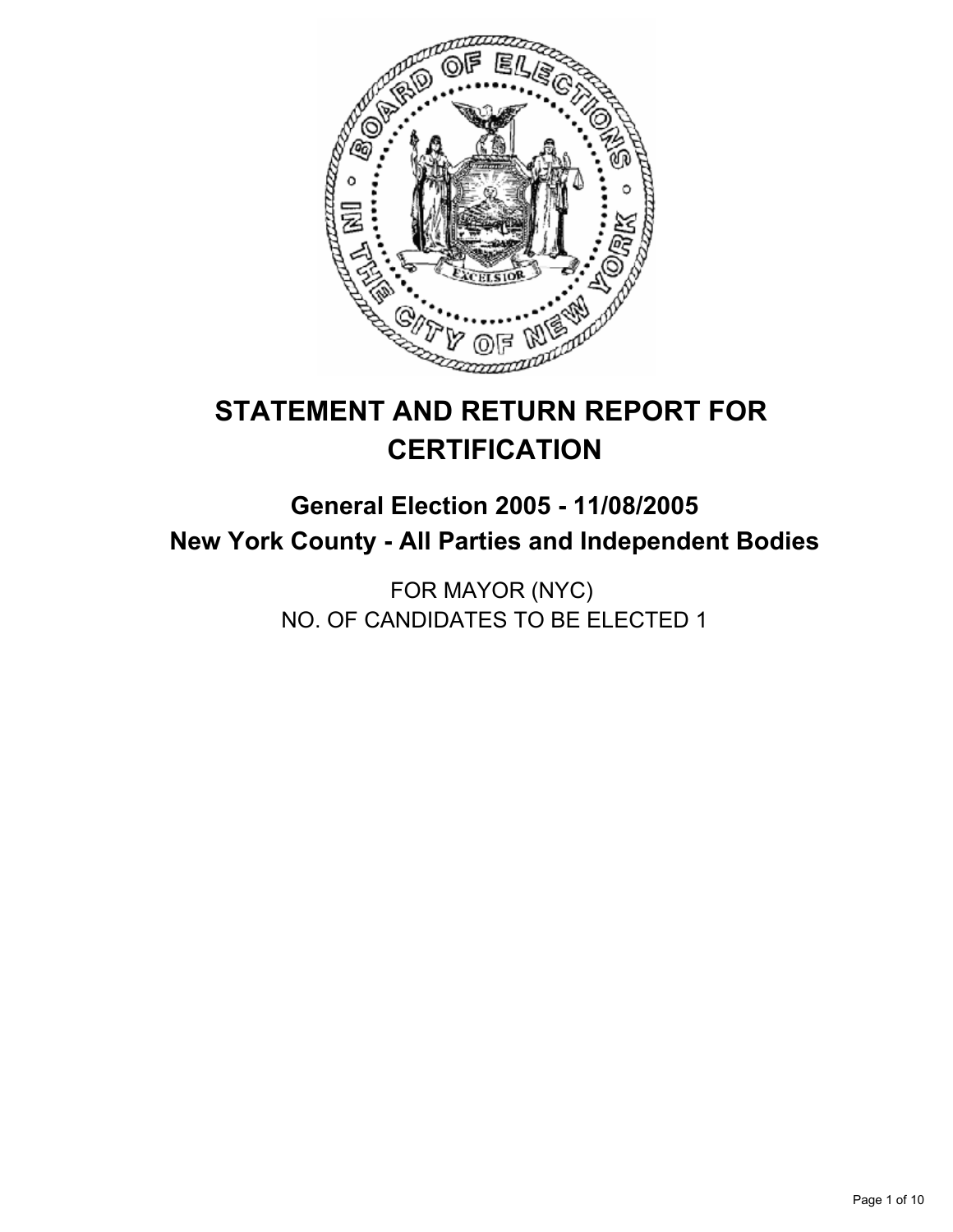

| <b>PUBLIC COUNTER</b>                    | 22,165 |  |
|------------------------------------------|--------|--|
| <b>EMERGENCY</b>                         | 56     |  |
| ABSENTEE/MILITARY                        | 346    |  |
| <b>AFFIDAVIT</b>                         | 364    |  |
| <b>TOTAL BALLOTS</b>                     | 22,931 |  |
| MICHAEL R BLOOMBERG (REPUBLICAN\LIBERAL) | 12,353 |  |
| FERNANDO FERRER (DEMOCRATIC)             | 8,408  |  |
| MICHAEL R BLOOMBERG (INDEPENDENCE)       | 1,204  |  |
| THOMAS V OGNIBENE (CONSERVATIVE)         | 107    |  |
| AUDREY SILK (LIBERTARIAN)                | 71     |  |
| MARTIN KOPPEL (SOCIALIST WORKERS)        | 42     |  |
| JIMMY MCMILLAN (RENT IS TOO DAMN HIGH)   | 143    |  |
| SETH A BLUM (EDUCATION)                  | 22     |  |
| ANTHONY GRONOWICZ (GREEN)                | 206    |  |
| CHRISTOPHER X. BRODEUR (WRITE-IN)        | 1      |  |
| JIMMY MCMILLAN (WRITE-IN)                | 1      |  |
| MICHAEL HALPERT (WRITE-IN)               |        |  |
| MICHAEL LUPINACCI (WRITE-IN)             | 1      |  |
| NANCY EDER (WRITE-IN)                    | 1      |  |
| <b>TOTAL VOTES</b>                       | 22,561 |  |
| <b>UNRECORDED</b>                        | 370    |  |

| <b>PUBLIC COUNTER</b>                    | 29,910 |
|------------------------------------------|--------|
| <b>EMERGENCY</b>                         | 93     |
| <b>ABSENTEE/MILITARY</b>                 | 719    |
| <b>AFFIDAVIT</b>                         | 566    |
| <b>TOTAL BALLOTS</b>                     | 31,288 |
| MICHAEL R BLOOMBERG (REPUBLICAN\LIBERAL) | 21,588 |
| FERNANDO FERRER (DEMOCRATIC)             | 5,264  |
| MICHAEL R BLOOMBERG (INDEPENDENCE)       | 3,097  |
| THOMAS V OGNIBENE (CONSERVATIVE)         | 258    |
| AUDREY SILK (LIBERTARIAN)                | 123    |
| MARTIN KOPPEL (SOCIALIST WORKERS)        | 53     |
| JIMMY MCMILLAN (RENT IS TOO DAMN HIGH)   | 92     |
| SETH A BLUM (EDUCATION)                  | 36     |
| ANTHONY GRONOWICZ (GREEN)                | 206    |
| <b>GARY KASKEL (WRITE-IN)</b>            |        |
| LIZ KRUGER (WRITE-IN)                    |        |
| ROBERT POMILLA (WRITE-IN)                |        |
| <b>TOTAL VOTES</b>                       | 30,720 |
| <b>UNRECORDED</b>                        | 568    |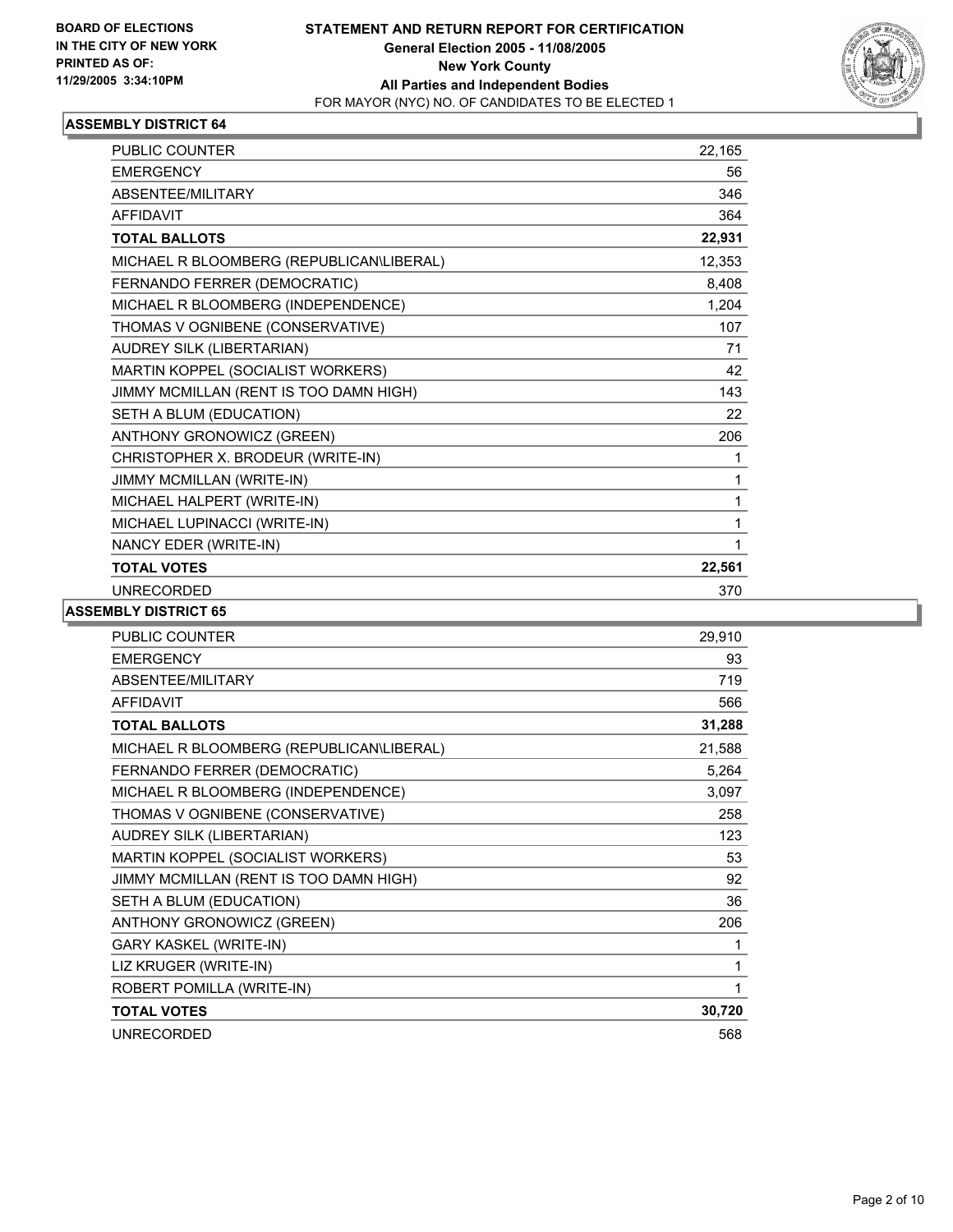

| PUBLIC COUNTER                           | 27,761         |
|------------------------------------------|----------------|
| <b>EMERGENCY</b>                         | 0              |
| ABSENTEE/MILITARY                        | 677            |
| AFFIDAVIT                                | 483            |
| <b>TOTAL BALLOTS</b>                     | 28,921         |
| MICHAEL R BLOOMBERG (REPUBLICAN\LIBERAL) | 15,794         |
| FERNANDO FERRER (DEMOCRATIC)             | 8,543          |
| MICHAEL R BLOOMBERG (INDEPENDENCE)       | 2,722          |
| THOMAS V OGNIBENE (CONSERVATIVE)         | 162            |
| AUDREY SILK (LIBERTARIAN)                | 124            |
| MARTIN KOPPEL (SOCIALIST WORKERS)        | 96             |
| JIMMY MCMILLAN (RENT IS TOO DAMN HIGH)   | 167            |
| SETH A BLUM (EDUCATION)                  | 49             |
| ANTHONY GRONOWICZ (GREEN)                | 581            |
| AL SHARPTON (WRITE-IN)                   | 1              |
| ALVIN LINDSEY (WRITE-IN)                 | 1              |
| ANTHONY WEINER (WRITE-IN)                | 3              |
| BARBARA TURKEWITZ (WRITE-IN)             | 1              |
| BRIAN LEHRER (WRITE-IN)                  | 1              |
| <b>BRIAN SALKIN (WRITE-IN)</b>           | 1              |
| CHRISTOPHER X. BRODEUR (WRITE-IN)        | 4              |
| GIFFORD MILLER (WRITE-IN)                | 1              |
| JONATHAN LEWIS (WRITE-IN)                | 1              |
| JOSH BOTKIN (WRITE-IN)                   | 1              |
| MARIO CUOMO (WRITE-IN)                   | 1              |
| MARK GREEN (WRITE-IN)                    | 1              |
| ROXANNE MARTIN (WRITE-IN)                | 1              |
| WILLIAM CLINTON (WRITE-IN)               | $\overline{2}$ |
| <b>TOTAL VOTES</b>                       | 28,258         |
| <b>UNRECORDED</b>                        | 663            |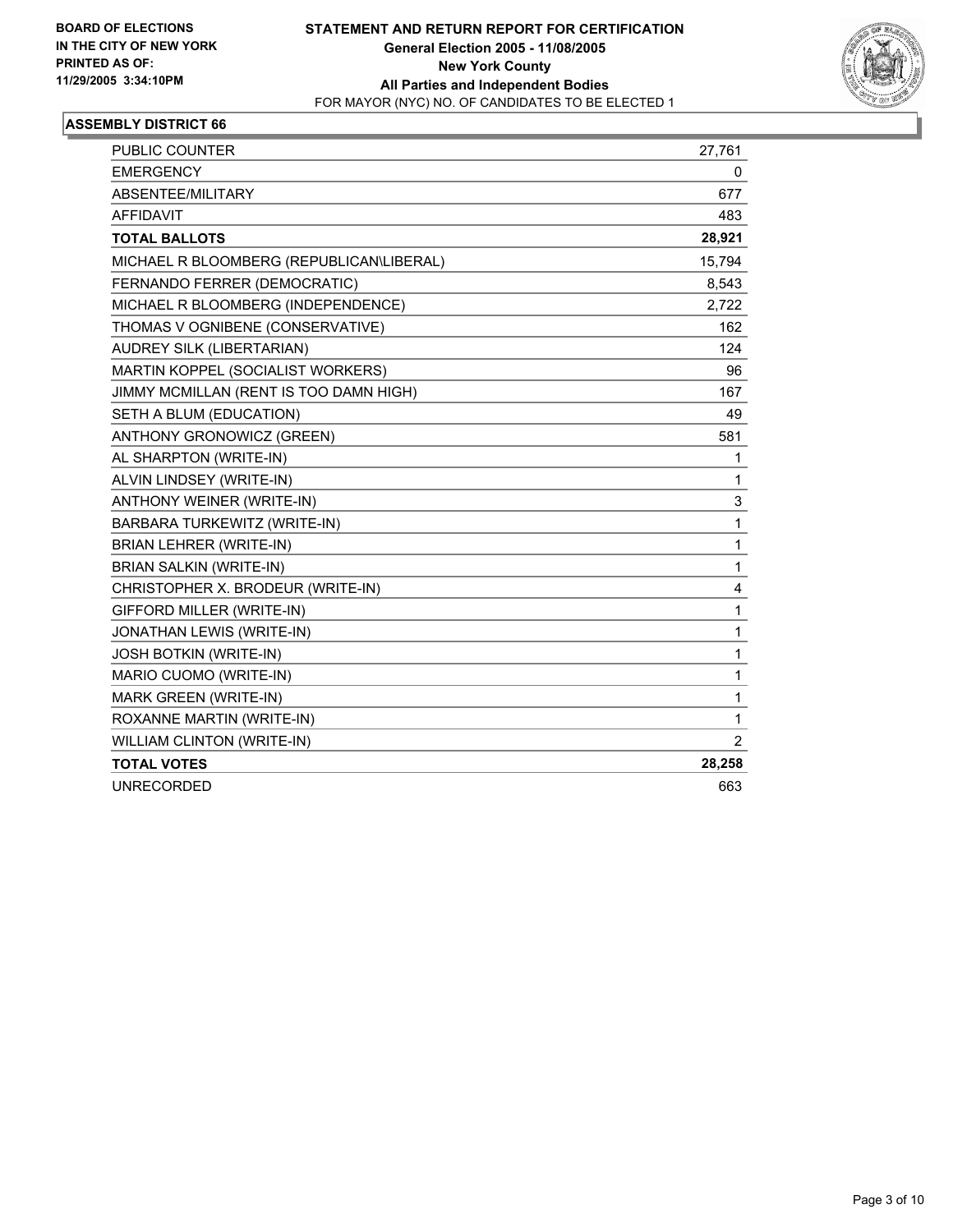

| PUBLIC COUNTER                           | 33,851         |  |
|------------------------------------------|----------------|--|
| <b>EMERGENCY</b>                         | 18             |  |
| ABSENTEE/MILITARY                        | 827            |  |
| <b>AFFIDAVIT</b>                         | 589            |  |
| <b>TOTAL BALLOTS</b>                     | 35,285         |  |
| MICHAEL R BLOOMBERG (REPUBLICAN\LIBERAL) | 21,916         |  |
| FERNANDO FERRER (DEMOCRATIC)             | 8,660          |  |
| MICHAEL R BLOOMBERG (INDEPENDENCE)       | 3,101          |  |
| THOMAS V OGNIBENE (CONSERVATIVE)         | 172            |  |
| <b>AUDREY SILK (LIBERTARIAN)</b>         | 125            |  |
| MARTIN KOPPEL (SOCIALIST WORKERS)        | 92             |  |
| JIMMY MCMILLAN (RENT IS TOO DAMN HIGH)   | 118            |  |
| SETH A BLUM (EDUCATION)                  | 40             |  |
| ANTHONY GRONOWICZ (GREEN)                | 359            |  |
| ABBY COOK-MACK (WRITE-IN)                | 1              |  |
| ANTHONY WEINER (WRITE-IN)                | 3              |  |
| <b>BELLA ABZUG (WRITE-IN)</b>            | $\mathbf{1}$   |  |
| <b>BRIAN LEHRER (WRITE-IN)</b>           | $\overline{2}$ |  |
| CHRISTOPHER X. BRODEUR (WRITE-IN)        | 3              |  |
| GIFFORD MILLER (WRITE-IN)                | 1              |  |
| HARRY BELAFONTE (WRITE-IN)               | 1              |  |
| JAMES PRIZANT (WRITE-IN)                 | 1              |  |
| KELVIN BIAS (WRITE-IN)                   | 1              |  |
| LARRY SILVERSTEIN (WRITE-IN)             | 1              |  |
| WILLIAM CLINTON (WRITE-IN)               | 2              |  |
| <b>TOTAL VOTES</b>                       | 34,600         |  |
| <b>UNRECORDED</b>                        | 685            |  |

| PUBLIC COUNTER                           | 22,280 |
|------------------------------------------|--------|
| <b>EMERGENCY</b>                         | 77     |
| ABSENTEE/MILITARY                        | 256    |
| <b>AFFIDAVIT</b>                         | 352    |
| <b>TOTAL BALLOTS</b>                     | 22,965 |
| MICHAEL R BLOOMBERG (REPUBLICAN\LIBERAL) | 7,331  |
| FERNANDO FERRER (DEMOCRATIC)             | 13,758 |
| MICHAEL R BLOOMBERG (INDEPENDENCE)       | 1,067  |
| THOMAS V OGNIBENE (CONSERVATIVE)         | 72     |
| AUDREY SILK (LIBERTARIAN)                | 37     |
| MARTIN KOPPEL (SOCIALIST WORKERS)        | 38     |
| JIMMY MCMILLAN (RENT IS TOO DAMN HIGH)   | 92     |
| SETH A BLUM (EDUCATION)                  | 16     |
| ANTHONY GRONOWICZ (GREEN)                | 99     |
| JOHN CRAWFORD (WRITE-IN)                 | 1      |
| <b>TOTAL VOTES</b>                       | 22,511 |
| <b>UNRECORDED</b>                        | 454    |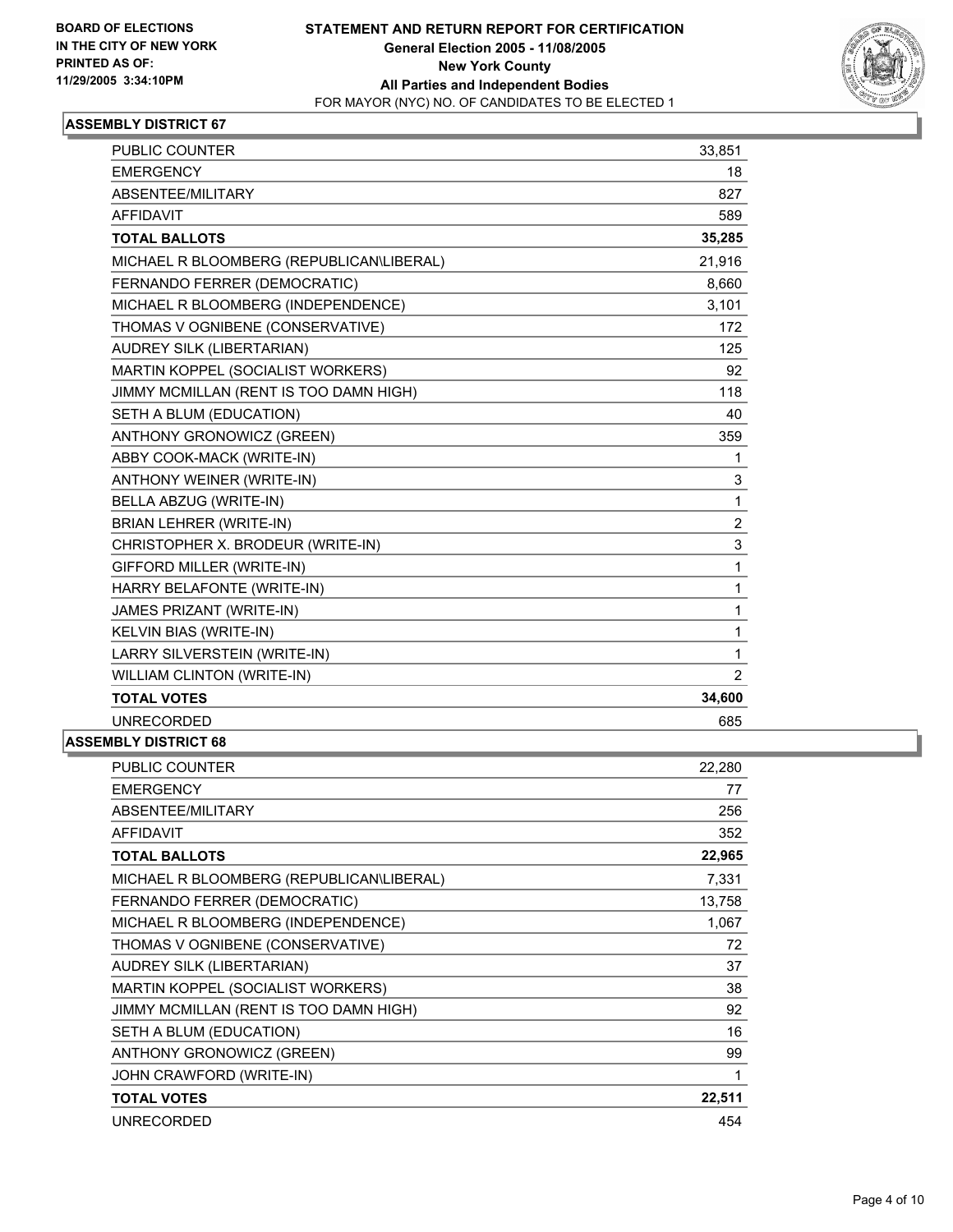

| PUBLIC COUNTER                           | 30,324           |
|------------------------------------------|------------------|
| <b>EMERGENCY</b>                         | 31               |
| ABSENTEE/MILITARY                        | 542              |
| <b>AFFIDAVIT</b>                         | 469              |
| <b>TOTAL BALLOTS</b>                     | 31,366           |
| MICHAEL R BLOOMBERG (REPUBLICAN\LIBERAL) | 14,061           |
| FERNANDO FERRER (DEMOCRATIC)             | 13,048           |
| MICHAEL R BLOOMBERG (INDEPENDENCE)       | 2,508            |
| THOMAS V OGNIBENE (CONSERVATIVE)         | 115              |
| AUDREY SILK (LIBERTARIAN)                | 85               |
| MARTIN KOPPEL (SOCIALIST WORKERS)        | 105              |
| JIMMY MCMILLAN (RENT IS TOO DAMN HIGH)   | 151              |
| SETH A BLUM (EDUCATION)                  | 40               |
| ANTHONY GRONOWICZ (GREEN)                | 467              |
| AL SHARPTON (WRITE-IN)                   | 2                |
| ARMINDA BEPKO (WRITE-IN)                 | 1                |
| BRIAN LEHRER (WRITE-IN)                  | 1                |
| C. VIRGINIA FIELDS (WRITE-IN)            | 1                |
| CARLA C ZANONI (WRITE-IN)                | $\mathbf{1}$     |
| CHRISTOPHER X. BRODEUR (WRITE-IN)        | $\boldsymbol{2}$ |
| EVAN GORDON (WRITE-IN)                   | 1                |
| <b>GALE BREWER (WRITE-IN)</b>            | 1                |
| GIFFORD MILLER (WRITE-IN)                | 3                |
| HARRIET LLOYD (WRITE-IN)                 | 1                |
| RALPH NADER (WRITE-IN)                   | 1                |
| SHEILA RYAN (WRITE-IN)                   | 1                |
| WILLIAM CLINTON (WRITE-IN)               | 3                |
| <b>TOTAL VOTES</b>                       | 30,599           |
| <b>UNRECORDED</b>                        | 767              |

| <b>PUBLIC COUNTER</b>                    | 22,271 |
|------------------------------------------|--------|
| <b>EMERGENCY</b>                         | 43     |
| ABSENTEE/MILITARY                        | 331    |
| <b>AFFIDAVIT</b>                         | 399    |
| <b>TOTAL BALLOTS</b>                     | 23,044 |
| MICHAEL R BLOOMBERG (REPUBLICAN\LIBERAL) | 7.564  |
| FERNANDO FERRER (DEMOCRATIC)             | 12,535 |
| MICHAEL R BLOOMBERG (INDEPENDENCE)       | 2,029  |
| THOMAS V OGNIBENE (CONSERVATIVE)         | 68     |
| <b>AUDREY SILK (LIBERTARIAN)</b>         | 29     |
| MARTIN KOPPEL (SOCIALIST WORKERS)        | 56     |
| JIMMY MCMILLAN (RENT IS TOO DAMN HIGH)   | 121    |
| SETH A BLUM (EDUCATION)                  | 15     |
| ANTHONY GRONOWICZ (GREEN)                | 93     |
| <b>TOTAL VOTES</b>                       | 22,510 |
| <b>UNRECORDED</b>                        | 534    |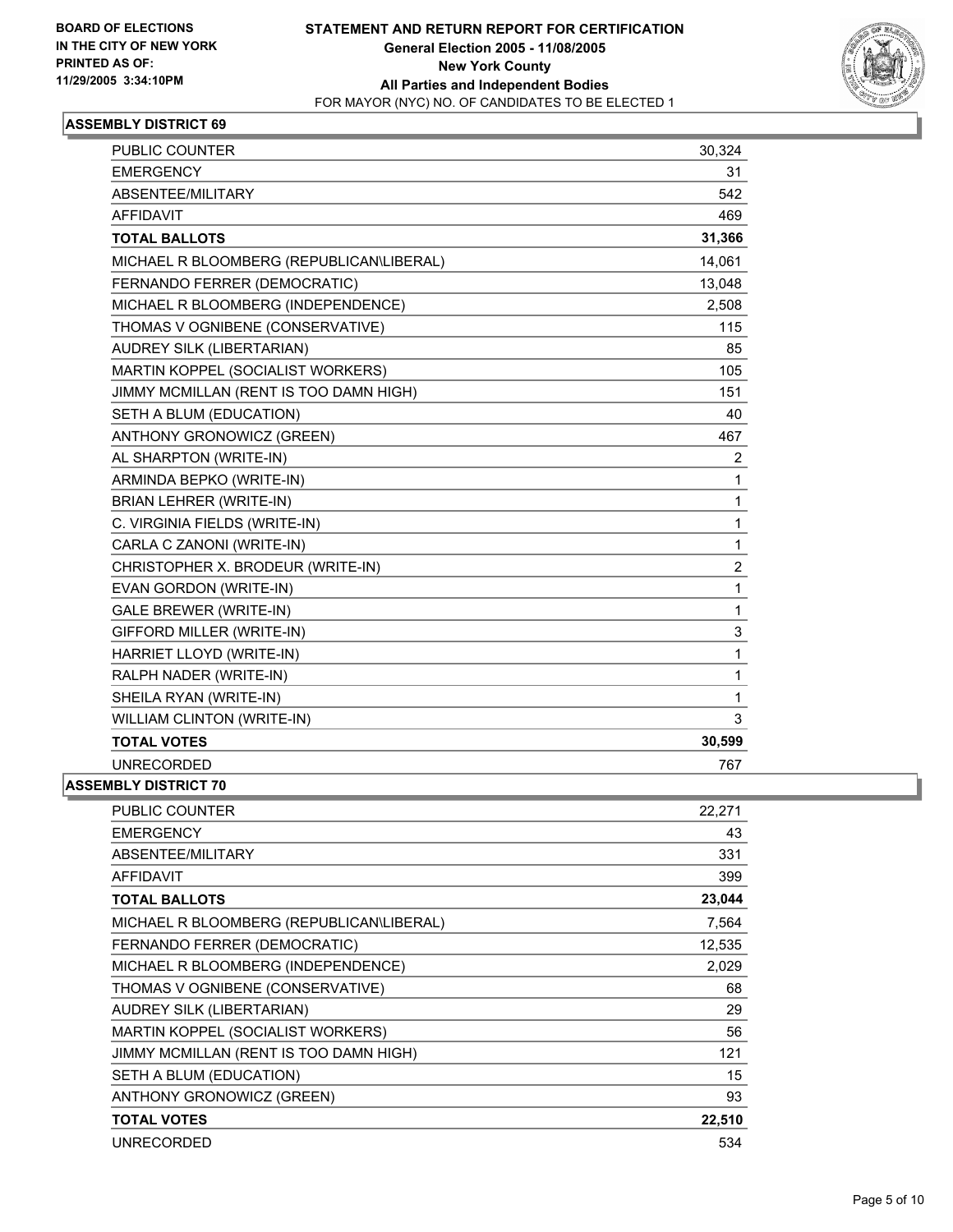

| <b>PUBLIC COUNTER</b>                    | 23,498         |  |
|------------------------------------------|----------------|--|
| <b>EMERGENCY</b>                         | 69             |  |
| ABSENTEE/MILITARY                        | 307            |  |
| <b>AFFIDAVIT</b>                         | 366            |  |
| <b>TOTAL BALLOTS</b>                     | 24,240         |  |
| MICHAEL R BLOOMBERG (REPUBLICAN\LIBERAL) | 8,628          |  |
| FERNANDO FERRER (DEMOCRATIC)             | 12,900         |  |
| MICHAEL R BLOOMBERG (INDEPENDENCE)       | 1,672          |  |
| THOMAS V OGNIBENE (CONSERVATIVE)         | 104            |  |
| AUDREY SILK (LIBERTARIAN)                | 49             |  |
| MARTIN KOPPEL (SOCIALIST WORKERS)        | 55             |  |
| JIMMY MCMILLAN (RENT IS TOO DAMN HIGH)   | 97             |  |
| SETH A BLUM (EDUCATION)                  | 14             |  |
| ANTHONY GRONOWICZ (GREEN)                | 192            |  |
| AFAN GOLDBERG (WRITE-IN)                 | 1              |  |
| ANTHONY WEINER (WRITE-IN)                | $\overline{2}$ |  |
| C. VIRGINIA FIELDS (WRITE-IN)            | 1              |  |
| LAIRD MAGUIRE (WRITE-IN)                 | $\overline{2}$ |  |
| MARK LEVINE (WRITE-IN)                   | 1              |  |
| <b>TOTAL VOTES</b>                       | 23,718         |  |
| <b>UNRECORDED</b>                        | 522            |  |

| PUBLIC COUNTER                           | 18,635 |
|------------------------------------------|--------|
| <b>EMERGENCY</b>                         | 3      |
| <b>ABSENTEE/MILITARY</b>                 | 101    |
| <b>AFFIDAVIT</b>                         | 188    |
| <b>TOTAL BALLOTS</b>                     | 18,927 |
| MICHAEL R BLOOMBERG (REPUBLICAN\LIBERAL) | 4,559  |
| FERNANDO FERRER (DEMOCRATIC)             | 13,303 |
| MICHAEL R BLOOMBERG (INDEPENDENCE)       | 485    |
| THOMAS V OGNIBENE (CONSERVATIVE)         | 32     |
| AUDREY SILK (LIBERTARIAN)                | 24     |
| MARTIN KOPPEL (SOCIALIST WORKERS)        | 30     |
| JIMMY MCMILLAN (RENT IS TOO DAMN HIGH)   | 44     |
| SETH A BLUM (EDUCATION)                  | 8      |
| ANTHONY GRONOWICZ (GREEN)                | 105    |
| GIFFORD MILLER (WRITE-IN)                |        |
| <b>WILLIAM CLINTON (WRITE-IN)</b>        |        |
| <b>TOTAL VOTES</b>                       | 18,592 |
| <b>UNRECORDED</b>                        | 335    |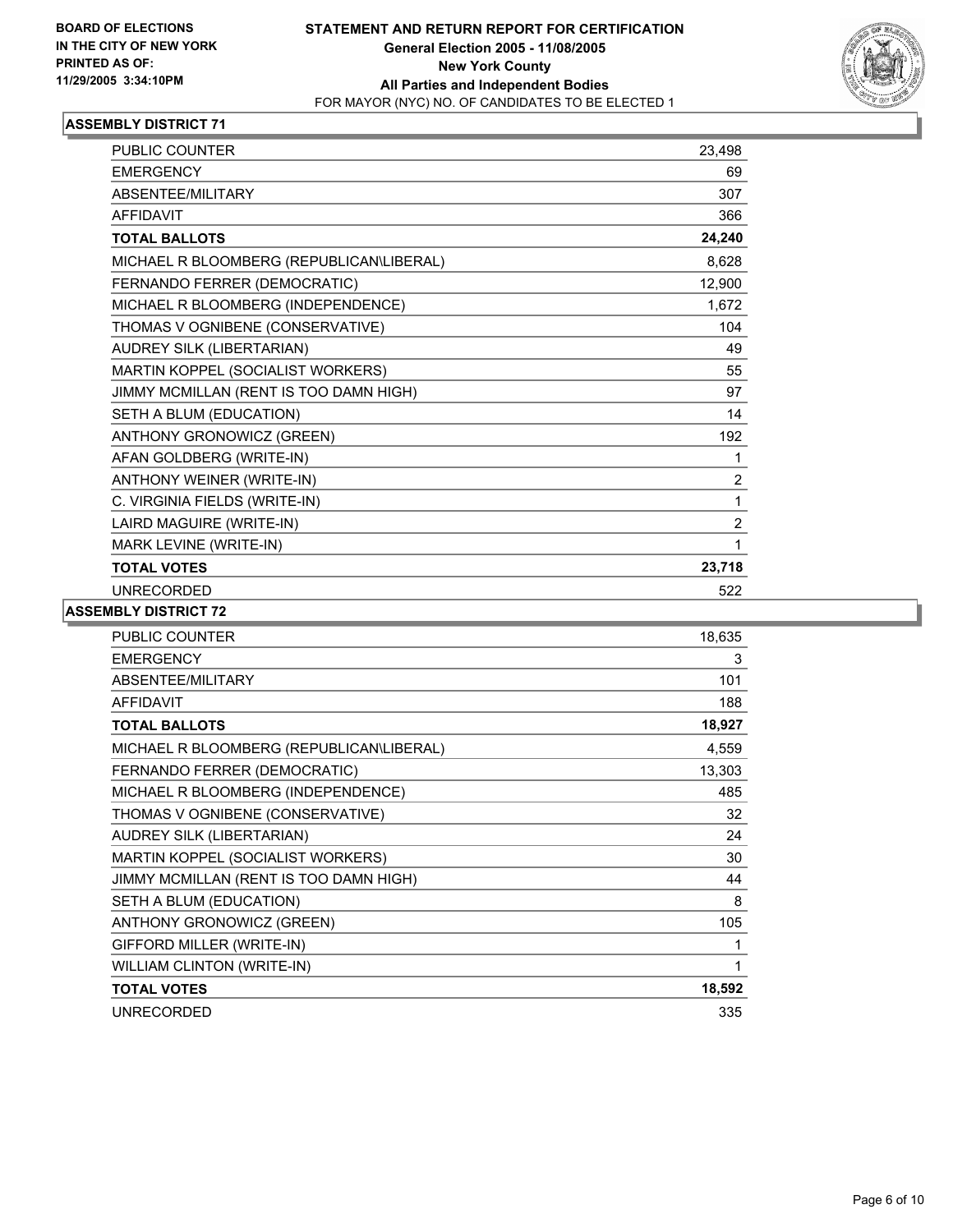

| PUBLIC COUNTER                           | 33,043 |
|------------------------------------------|--------|
| <b>EMERGENCY</b>                         | 44     |
| ABSENTEE/MILITARY                        | 972    |
| <b>AFFIDAVIT</b>                         | 484    |
| <b>TOTAL BALLOTS</b>                     | 34,543 |
| MICHAEL R BLOOMBERG (REPUBLICAN\LIBERAL) | 26,087 |
| FERNANDO FERRER (DEMOCRATIC)             | 4,483  |
| MICHAEL R BLOOMBERG (INDEPENDENCE)       | 2,946  |
| THOMAS V OGNIBENE (CONSERVATIVE)         | 239    |
| <b>AUDREY SILK (LIBERTARIAN)</b>         | 87     |
| MARTIN KOPPEL (SOCIALIST WORKERS)        | 31     |
| JIMMY MCMILLAN (RENT IS TOO DAMN HIGH)   | 50     |
| SETH A BLUM (EDUCATION)                  | 16     |
| ANTHONY GRONOWICZ (GREEN)                | 140    |
| FRANK BORZORELLI (WRITE-IN)              | 1      |
| GIFFORD MILLER (WRITE-IN)                | 1      |
| HILLARY CLINTON (WRITE-IN)               | 1      |
| RUDOLPH GIULIANI (WRITE-IN)              | 1      |
| TONY GRONOWICZ (WRITE-IN)                | 1      |
| WILLIAM CLINTON (WRITE-IN)               |        |
| <b>TOTAL VOTES</b>                       | 34,085 |
| <b>UNRECORDED</b>                        | 458    |

| <b>PUBLIC COUNTER</b>                    | 28,928      |
|------------------------------------------|-------------|
| <b>EMERGENCY</b>                         | 120         |
| ABSENTEE/MILITARY                        | 538         |
| <b>AFFIDAVIT</b>                         | 398         |
| <b>TOTAL BALLOTS</b>                     | 29,984      |
| MICHAEL R BLOOMBERG (REPUBLICAN\LIBERAL) | 15,301      |
| FERNANDO FERRER (DEMOCRATIC)             | 10,857      |
| MICHAEL R BLOOMBERG (INDEPENDENCE)       | 2,212       |
| THOMAS V OGNIBENE (CONSERVATIVE)         | 208         |
| AUDREY SILK (LIBERTARIAN)                | 114         |
| MARTIN KOPPEL (SOCIALIST WORKERS)        | 89          |
| JIMMY MCMILLAN (RENT IS TOO DAMN HIGH)   | 167         |
| SETH A BLUM (EDUCATION)                  | 35          |
| ANTHONY GRONOWICZ (GREEN)                | 371         |
| C. VIRGINIA FIELDS (WRITE-IN)            | 1           |
| CHRISTOPHER X. BRODEUR (WRITE-IN)        | $\mathsf 3$ |
| HILLARY CLINTON (WRITE-IN)               | 1           |
| MADELEINE ROOM (WRITE-IN)                | 1           |
| MARK STORK (WRITE-IN)                    | 1           |
| VALENTINE SANDERS (WRITE-IN)             | 1           |
| WILLIAM CLINTON (WRITE-IN)               | 1           |
| <b>TOTAL VOTES</b>                       | 29,363      |
| <b>UNRECORDED</b>                        | 621         |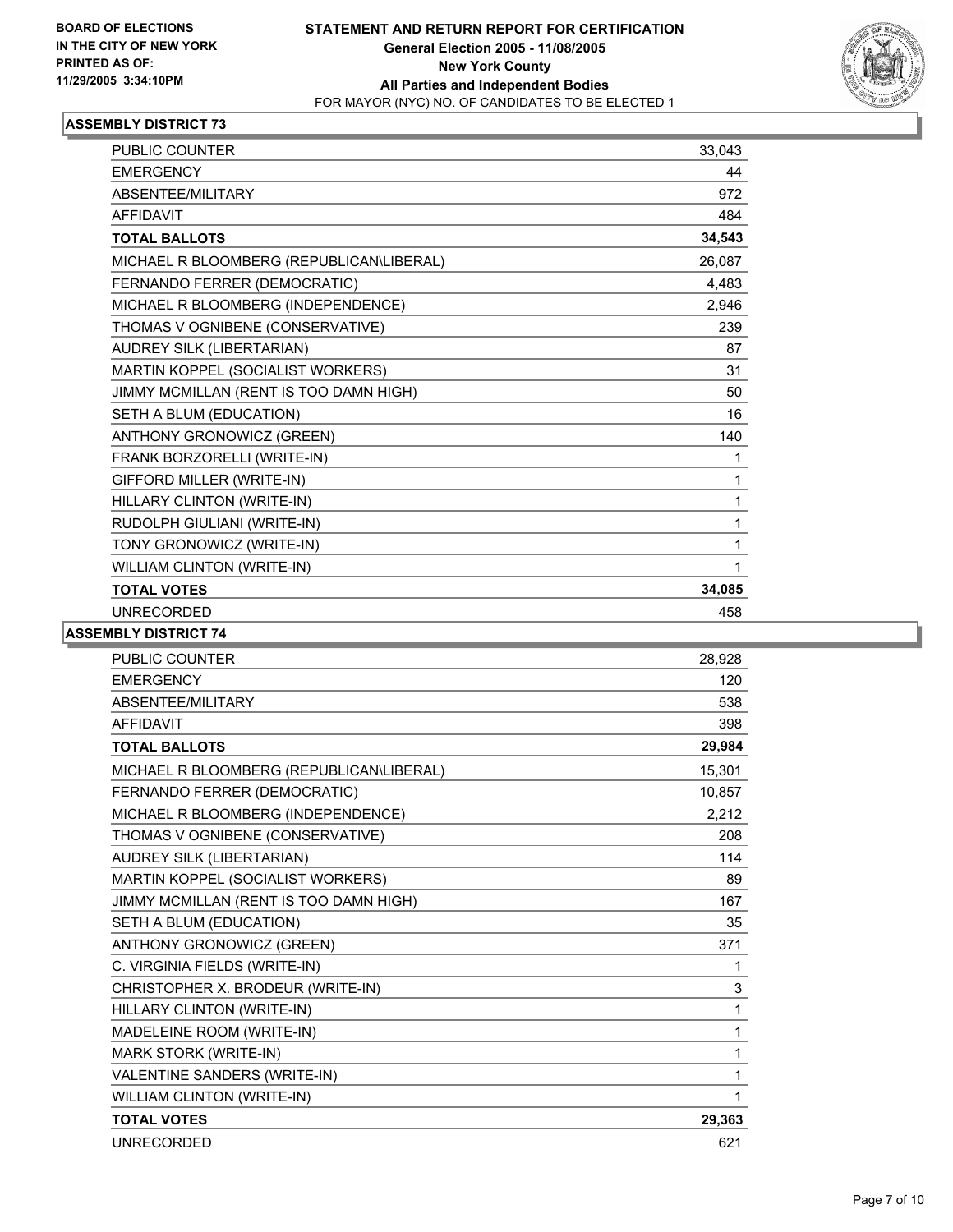

| <b>PUBLIC COUNTER</b>                    | 28,157         |
|------------------------------------------|----------------|
| <b>EMERGENCY</b>                         | 50             |
| ABSENTEE/MILITARY                        | 670            |
| <b>AFFIDAVIT</b>                         | 482            |
| <b>TOTAL BALLOTS</b>                     | 29,359         |
| MICHAEL R BLOOMBERG (REPUBLICAN\LIBERAL) | 16,411         |
| FERNANDO FERRER (DEMOCRATIC)             | 9,054          |
| MICHAEL R BLOOMBERG (INDEPENDENCE)       | 2,373          |
| THOMAS V OGNIBENE (CONSERVATIVE)         | 192            |
| <b>AUDREY SILK (LIBERTARIAN)</b>         | 123            |
| MARTIN KOPPEL (SOCIALIST WORKERS)        | 71             |
| JIMMY MCMILLAN (RENT IS TOO DAMN HIGH)   | 127            |
| SETH A BLUM (EDUCATION)                  | 31             |
| <b>ANTHONY GRONOWICZ (GREEN)</b>         | 376            |
| ANTHONY WEINER (WRITE-IN)                | 6              |
| <b>BENJAMIN BRONK (WRITE-IN)</b>         | 1              |
| BEVERLY KOLBER (WRITE-IN)                | 1              |
| CECELIA LIM (WRITE-IN)                   | 1              |
| CHRISTOPHER X. BRODEUR (WRITE-IN)        | 1              |
| <b>CLAYTON BANKS (WRITE-IN)</b>          | 1              |
| JAMES CROOKSHANK (WRITE-IN)              | 1              |
| MARIA RAHA (WRITE-IN)                    | 1              |
| MARK GREEN (WRITE-IN)                    | $\overline{2}$ |
| MARTHA STORK (WRITE-IN)                  | 1              |
| NORMAN SIEGEL (WRITE-IN)                 | 1              |
| <b>WILLIAM CLINTON (WRITE-IN)</b>        | 3              |
| <b>TOTAL VOTES</b>                       | 28,778         |
| <b>UNRECORDED</b>                        | 581            |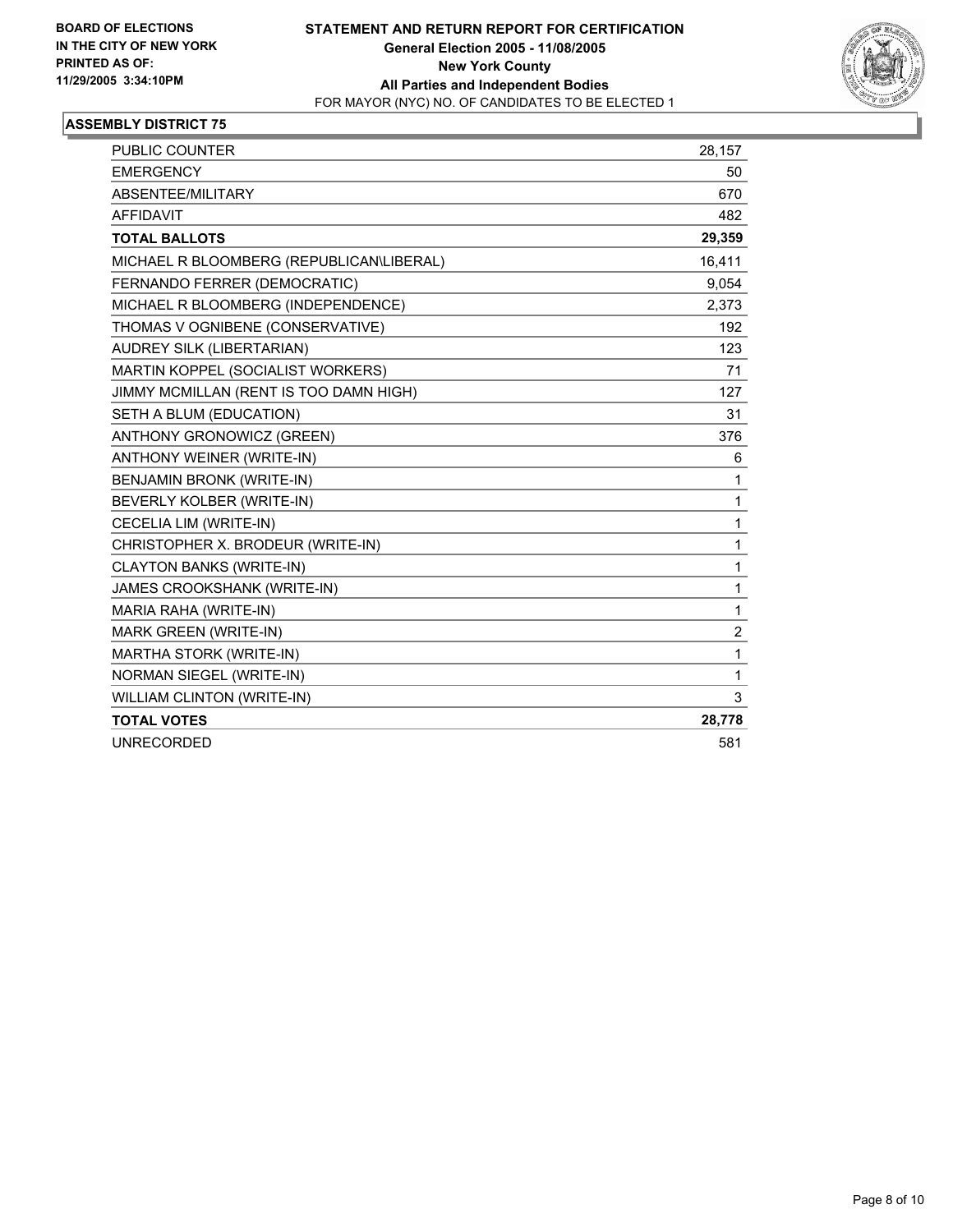

## **TOTAL FOR MAYOR (NYC) - New York County**

| PUBLIC COUNTER                           | 320,823                   |
|------------------------------------------|---------------------------|
| <b>EMERGENCY</b>                         | 604                       |
| ABSENTEE/MILITARY                        | 6,286                     |
| AFFIDAVIT                                | 5,140                     |
| <b>TOTAL BALLOTS</b>                     | 332,853                   |
| MICHAEL R BLOOMBERG (REPUBLICAN\LIBERAL) | 171,593                   |
| FERNANDO FERRER (DEMOCRATIC)             | 120,813                   |
| MICHAEL R BLOOMBERG (INDEPENDENCE)       | 25,416                    |
| THOMAS V OGNIBENE (CONSERVATIVE)         | 1,729                     |
| AUDREY SILK (LIBERTARIAN)                | 991                       |
| MARTIN KOPPEL (SOCIALIST WORKERS)        | 758                       |
| JIMMY MCMILLAN (RENT IS TOO DAMN HIGH)   | 1,369                     |
| SETH A BLUM (EDUCATION)                  | 322                       |
| ANTHONY GRONOWICZ (GREEN)                | 3,195                     |
| ABBY COOK-MACK (WRITE-IN)                | 1                         |
| AFAN GOLDBERG (WRITE-IN)                 | 1                         |
| AL SHARPTON (WRITE-IN)                   | $\ensuremath{\mathsf{3}}$ |
| ALVIN LINDSEY (WRITE-IN)                 | 1                         |
| ANTHONY WEINER (WRITE-IN)                | 14                        |
| ARMINDA BEPKO (WRITE-IN)                 | $\mathbf{1}$              |
| BARBARA TURKEWITZ (WRITE-IN)             | 1                         |
| BELLA ABZUG (WRITE-IN)                   | $\mathbf 1$               |
| BENJAMIN BRONK (WRITE-IN)                | 1                         |
| BEVERLY KOLBER (WRITE-IN)                | 1                         |
| BRIAN LEHRER (WRITE-IN)                  | 4                         |
| BRIAN SALKIN (WRITE-IN)                  | $\mathbf 1$               |
| C. VIRGINIA FIELDS (WRITE-IN)            | 3                         |
| CARLA C ZANONI (WRITE-IN)                | $\mathbf 1$               |
| CECELIA LIM (WRITE-IN)                   | 1                         |
| CHRISTOPHER X. BRODEUR (WRITE-IN)        | 14                        |
| <b>CLAYTON BANKS (WRITE-IN)</b>          | 1                         |
| EVAN GORDON (WRITE-IN)                   | 1                         |
| FRANK BORZORELLI (WRITE-IN)              | 1                         |
| <b>GALE BREWER (WRITE-IN)</b>            | 1                         |
| <b>GARY KASKEL (WRITE-IN)</b>            | 1                         |
| GIFFORD MILLER (WRITE-IN)                | 7                         |
| HARRIET LLOYD (WRITE-IN)                 | 1                         |
| HARRY BELAFONTE (WRITE-IN)               | $\mathbf 1$               |
| HILLARY CLINTON (WRITE-IN)               | $\overline{\mathbf{c}}$   |
| JAMES CROOKSHANK (WRITE-IN)              | 1                         |
| JAMES PRIZANT (WRITE-IN)                 | 1                         |
| JIMMY MCMILLAN (WRITE-IN)                | 1                         |
| JOHN CRAWFORD (WRITE-IN)                 | 1                         |
| JONATHAN LEWIS (WRITE-IN)                | 1                         |
| <b>JOSH BOTKIN (WRITE-IN)</b>            | 1                         |
| KELVIN BIAS (WRITE-IN)                   | $\mathbf 1$               |
| LAIRD MAGUIRE (WRITE-IN)                 | $\mathbf 2$               |
| LARRY SILVERSTEIN (WRITE-IN)             | 1                         |
|                                          |                           |